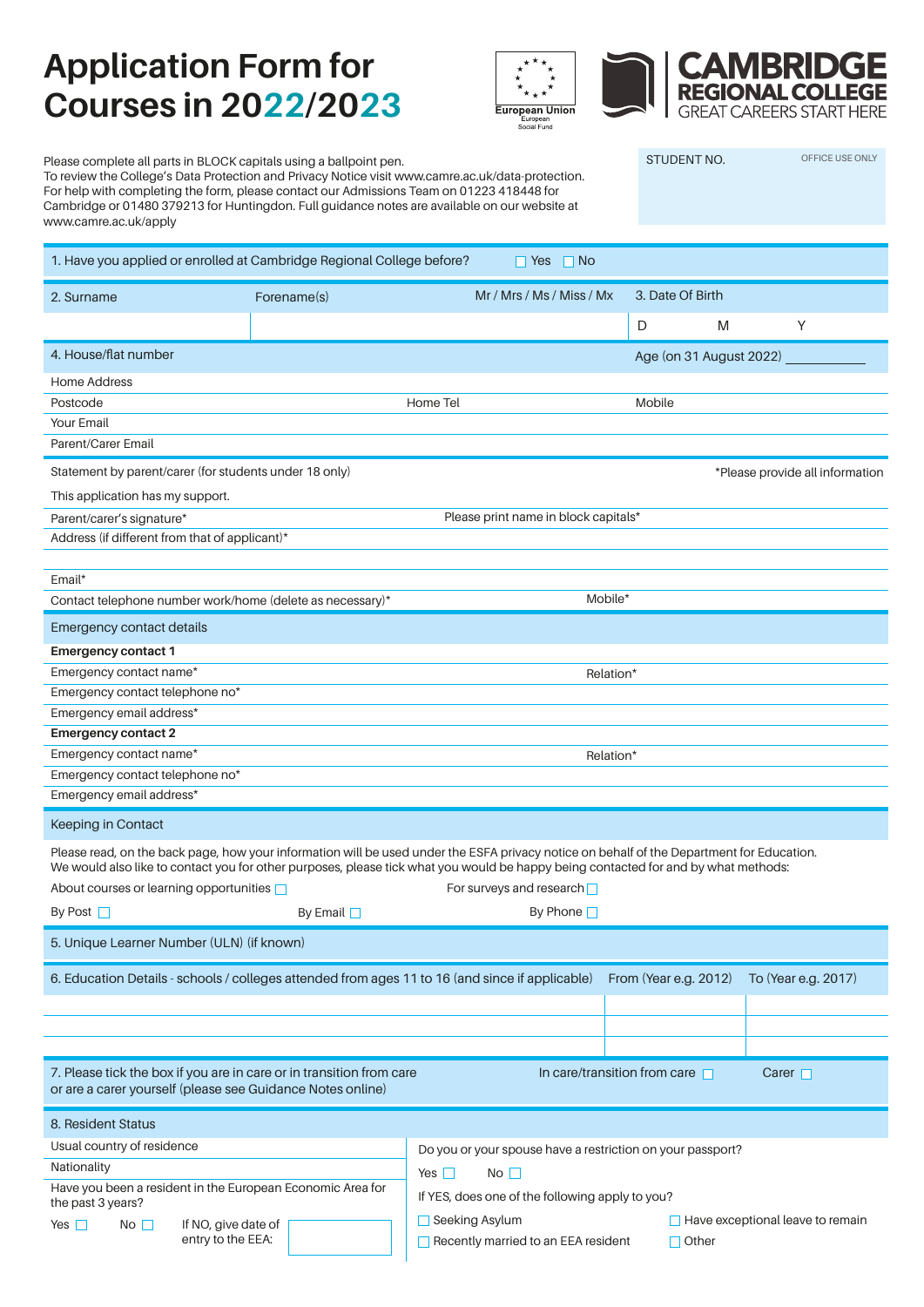| 9. Equal Opportunities Monitoring                                                                                                                                                                                                                                                                                                                                                                                                                                                                                                                                                                                                                                                                                                                                                                                                                                                                          |                                                                                                                                                                                                                                                                                                                                                        |                    |                                   |                                                   |                                                                                  |                                                                                                                                                                                   |                          |                                   |  |
|------------------------------------------------------------------------------------------------------------------------------------------------------------------------------------------------------------------------------------------------------------------------------------------------------------------------------------------------------------------------------------------------------------------------------------------------------------------------------------------------------------------------------------------------------------------------------------------------------------------------------------------------------------------------------------------------------------------------------------------------------------------------------------------------------------------------------------------------------------------------------------------------------------|--------------------------------------------------------------------------------------------------------------------------------------------------------------------------------------------------------------------------------------------------------------------------------------------------------------------------------------------------------|--------------------|-----------------------------------|---------------------------------------------------|----------------------------------------------------------------------------------|-----------------------------------------------------------------------------------------------------------------------------------------------------------------------------------|--------------------------|-----------------------------------|--|
| To help the college monitor its Equal Opportunities Policy, please tick the box that best describes your ethnic origin. What is your ethnic group?                                                                                                                                                                                                                                                                                                                                                                                                                                                                                                                                                                                                                                                                                                                                                         |                                                                                                                                                                                                                                                                                                                                                        |                    |                                   |                                                   |                                                                                  |                                                                                                                                                                                   |                          |                                   |  |
| White<br>31. English/Welsh/Scottish/<br>Northern Irish/British<br>$\Box$ 32. Irish<br>33. Gypsy or Irish Traveller<br>34. Any other White<br>Background                                                                                                                                                                                                                                                                                                                                                                                                                                                                                                                                                                                                                                                                                                                                                    | Mixed/Multiple Ethnic Group<br>Asian/Asian British<br>$\Box$ 39. Indian<br>35. White and Black Caribbean<br>$\Box$ 36. White and Black African<br>$\Box$ 40. Pakistani<br>$\Box$ 41. Bangladeshi<br>$\Box$ 37. White and Asian<br>$\Box$ 42. Chinese<br>38. Any other Mixed/ Multiple<br>$\Box$ 43. Any other Asian<br>Ethnic background<br>Background |                    |                                   |                                                   | <b>Black British</b><br>$\Box$ 44. African<br>$\Box$ 45. Caribbean<br>Background | Black/African/Caribbean/<br>Other ethnic group<br>$\Box$ 47. Arab<br>$\Box$ 48. Any other Ethnic<br>group<br>$\Box$ 46. Any other Black/<br>49. Not provided<br>African/Caribbean |                          |                                   |  |
| 10. Additional Support Details                                                                                                                                                                                                                                                                                                                                                                                                                                                                                                                                                                                                                                                                                                                                                                                                                                                                             |                                                                                                                                                                                                                                                                                                                                                        |                    |                                   |                                                   |                                                                                  |                                                                                                                                                                                   |                          |                                   |  |
| We want you to get the best from your course so please let us know how we can support you. Please indicate if you have any learning support needs,<br>disabilities or medical conditions, and we can contact you in confidence to discuss the support available.<br>$\Box$ Mental Health Difficulties<br>$\Box$ Vision Impairment<br>Severe Learning Difficulty<br>Aspergers Syndrome<br>$\Box$ Hearing Impairment<br>$\Box$ Moderate Learning Difficulty<br>$\Box$ Specific Language Impairment<br>$\Box$ Other:<br>□ Disability Affecting Mobility<br>$\Box$ Speech, Language and<br>Dyslexia<br>Do you have or have you had a:<br><b>Profound Complex Disabilities</b><br><b>Communication Needs</b><br>$\Box$ Dyscalculia<br>$\Box$ EHCP<br>Social and Emotional<br>□ Temporary Disability after<br>Autism Spectrum Condition<br>$\Box$ Exam Concessions<br><b>Difficulties</b><br>illness or Accident |                                                                                                                                                                                                                                                                                                                                                        |                    |                                   |                                                   |                                                                                  |                                                                                                                                                                                   |                          |                                   |  |
| 11. Do you have any Criminal Convictions, Cautions, Reprimands, Warnings etc?<br>$\Box$ Yes<br>$\Box$ No                                                                                                                                                                                                                                                                                                                                                                                                                                                                                                                                                                                                                                                                                                                                                                                                   |                                                                                                                                                                                                                                                                                                                                                        |                    |                                   |                                                   |                                                                                  |                                                                                                                                                                                   |                          |                                   |  |
| 12. Course/programme requested (list in order of preference, showing subject(s) where relevant)<br>Campus<br>We will process your 1st choice course and/or Apprenticeship application, subject to meeting<br>entry requirements, unless you specifically request otherwise.                                                                                                                                                                                                                                                                                                                                                                                                                                                                                                                                                                                                                                |                                                                                                                                                                                                                                                                                                                                                        |                    |                                   |                                                   |                                                                                  |                                                                                                                                                                                   |                          |                                   |  |
| Huntingdon<br>1.                                                                                                                                                                                                                                                                                                                                                                                                                                                                                                                                                                                                                                                                                                                                                                                                                                                                                           |                                                                                                                                                                                                                                                                                                                                                        |                    |                                   |                                                   |                                                                                  |                                                                                                                                                                                   | Cambridge                |                                   |  |
| 2.                                                                                                                                                                                                                                                                                                                                                                                                                                                                                                                                                                                                                                                                                                                                                                                                                                                                                                         | Huntingdon                                                                                                                                                                                                                                                                                                                                             |                    |                                   |                                                   |                                                                                  |                                                                                                                                                                                   |                          | Cambridge $\square$<br>П          |  |
| 3.<br>Huntingdon                                                                                                                                                                                                                                                                                                                                                                                                                                                                                                                                                                                                                                                                                                                                                                                                                                                                                           |                                                                                                                                                                                                                                                                                                                                                        |                    |                                   |                                                   |                                                                                  |                                                                                                                                                                                   | Cambridge $\square$<br>П |                                   |  |
| Huntingdon<br>Cambridge $\Box$<br>4.<br>П                                                                                                                                                                                                                                                                                                                                                                                                                                                                                                                                                                                                                                                                                                                                                                                                                                                                  |                                                                                                                                                                                                                                                                                                                                                        |                    |                                   |                                                   |                                                                                  |                                                                                                                                                                                   |                          |                                   |  |
| 13. Please indicate if Cambridge Regional College is your First, Second or Third choice?<br>$\Box$ 2nd<br>$\Box$ 3rd<br>$\Box$ 1st                                                                                                                                                                                                                                                                                                                                                                                                                                                                                                                                                                                                                                                                                                                                                                         |                                                                                                                                                                                                                                                                                                                                                        |                    |                                   |                                                   |                                                                                  |                                                                                                                                                                                   |                          |                                   |  |
| 14. Please indicate what type of course you are applying for:                                                                                                                                                                                                                                                                                                                                                                                                                                                                                                                                                                                                                                                                                                                                                                                                                                              |                                                                                                                                                                                                                                                                                                                                                        |                    |                                   |                                                   |                                                                                  |                                                                                                                                                                                   |                          |                                   |  |
| Part-time $\Box$<br>Full-time $\square$                                                                                                                                                                                                                                                                                                                                                                                                                                                                                                                                                                                                                                                                                                                                                                                                                                                                    |                                                                                                                                                                                                                                                                                                                                                        |                    |                                   |                                                   |                                                                                  |                                                                                                                                                                                   |                          |                                   |  |
| 15. Have you had any individual guidance to discuss your programme choice?<br>$\Box$ Yes<br>$\Box$ No                                                                                                                                                                                                                                                                                                                                                                                                                                                                                                                                                                                                                                                                                                                                                                                                      |                                                                                                                                                                                                                                                                                                                                                        |                    |                                   |                                                   |                                                                                  |                                                                                                                                                                                   |                          |                                   |  |
| 16. It is important you state your actual/estimated grades so we can ensure you are guided onto the course level which suits you best.<br>(This section must be completed for your application to be processed)                                                                                                                                                                                                                                                                                                                                                                                                                                                                                                                                                                                                                                                                                            |                                                                                                                                                                                                                                                                                                                                                        |                    |                                   |                                                   |                                                                                  |                                                                                                                                                                                   |                          |                                   |  |
| Qualifications + Level                                                                                                                                                                                                                                                                                                                                                                                                                                                                                                                                                                                                                                                                                                                                                                                                                                                                                     | Awarding<br>Body                                                                                                                                                                                                                                                                                                                                       | Estimated<br>Grade | <b>Actual Grade</b><br>(if known) | Qualifications + Level                            |                                                                                  | Awarding<br>Body                                                                                                                                                                  | Estimated<br>Grade       | <b>Actual Grade</b><br>(if known) |  |
|                                                                                                                                                                                                                                                                                                                                                                                                                                                                                                                                                                                                                                                                                                                                                                                                                                                                                                            |                                                                                                                                                                                                                                                                                                                                                        |                    |                                   |                                                   |                                                                                  |                                                                                                                                                                                   |                          |                                   |  |
|                                                                                                                                                                                                                                                                                                                                                                                                                                                                                                                                                                                                                                                                                                                                                                                                                                                                                                            |                                                                                                                                                                                                                                                                                                                                                        |                    |                                   |                                                   |                                                                                  |                                                                                                                                                                                   |                          |                                   |  |
|                                                                                                                                                                                                                                                                                                                                                                                                                                                                                                                                                                                                                                                                                                                                                                                                                                                                                                            |                                                                                                                                                                                                                                                                                                                                                        |                    |                                   |                                                   |                                                                                  |                                                                                                                                                                                   |                          |                                   |  |
|                                                                                                                                                                                                                                                                                                                                                                                                                                                                                                                                                                                                                                                                                                                                                                                                                                                                                                            |                                                                                                                                                                                                                                                                                                                                                        |                    |                                   |                                                   |                                                                                  |                                                                                                                                                                                   |                          |                                   |  |
|                                                                                                                                                                                                                                                                                                                                                                                                                                                                                                                                                                                                                                                                                                                                                                                                                                                                                                            |                                                                                                                                                                                                                                                                                                                                                        |                    |                                   |                                                   |                                                                                  |                                                                                                                                                                                   |                          |                                   |  |
| I am not taking any examinations, or do not have any qualifications                                                                                                                                                                                                                                                                                                                                                                                                                                                                                                                                                                                                                                                                                                                                                                                                                                        |                                                                                                                                                                                                                                                                                                                                                        |                    |                                   |                                                   |                                                                                  |                                                                                                                                                                                   |                          |                                   |  |
| 17. Please tell us about your career plans                                                                                                                                                                                                                                                                                                                                                                                                                                                                                                                                                                                                                                                                                                                                                                                                                                                                 |                                                                                                                                                                                                                                                                                                                                                        |                    |                                   |                                                   |                                                                                  |                                                                                                                                                                                   |                          |                                   |  |
|                                                                                                                                                                                                                                                                                                                                                                                                                                                                                                                                                                                                                                                                                                                                                                                                                                                                                                            |                                                                                                                                                                                                                                                                                                                                                        |                    |                                   |                                                   |                                                                                  |                                                                                                                                                                                   |                          |                                   |  |
|                                                                                                                                                                                                                                                                                                                                                                                                                                                                                                                                                                                                                                                                                                                                                                                                                                                                                                            |                                                                                                                                                                                                                                                                                                                                                        |                    |                                   |                                                   |                                                                                  |                                                                                                                                                                                   |                          |                                   |  |
|                                                                                                                                                                                                                                                                                                                                                                                                                                                                                                                                                                                                                                                                                                                                                                                                                                                                                                            |                                                                                                                                                                                                                                                                                                                                                        |                    |                                   |                                                   |                                                                                  |                                                                                                                                                                                   |                          |                                   |  |
| 18. Please tell us how you first heard about the college                                                                                                                                                                                                                                                                                                                                                                                                                                                                                                                                                                                                                                                                                                                                                                                                                                                   |                                                                                                                                                                                                                                                                                                                                                        |                    |                                   |                                                   |                                                                                  |                                                                                                                                                                                   |                          |                                   |  |
| $\Box$ Family/Friend<br>□ I am a Current CRC Student<br>$\Box$ Facebook                                                                                                                                                                                                                                                                                                                                                                                                                                                                                                                                                                                                                                                                                                                                                                                                                                    |                                                                                                                                                                                                                                                                                                                                                        |                    |                                   |                                                   |                                                                                  |                                                                                                                                                                                   |                          |                                   |  |
| School/Guidance Advisor<br>Radio/Paper Advertising<br>$\Box$ Website<br>□ Careers Event                                                                                                                                                                                                                                                                                                                                                                                                                                                                                                                                                                                                                                                                                                                                                                                                                    |                                                                                                                                                                                                                                                                                                                                                        |                    |                                   | $\Box$ Open Day<br>$\Box$ Other (please indicate) |                                                                                  |                                                                                                                                                                                   |                          |                                   |  |
|                                                                                                                                                                                                                                                                                                                                                                                                                                                                                                                                                                                                                                                                                                                                                                                                                                                                                                            |                                                                                                                                                                                                                                                                                                                                                        |                    |                                   |                                                   |                                                                                  |                                                                                                                                                                                   |                          |                                   |  |
| 19. All applicants for full-time courses have to supply a reference. If you are under 19 and/or have been in full-time education for the last 12 months,<br>your reference should be from your current or most recent school or college. If you are 19 or over and haven't been in full-time education for last<br>12 months, you will need to provide a written reference from a responsible person other than a family member or a friend.<br>We would the request that the reference includes details on the following areas: predicted achievement or application to work tasks, motivation,<br>general behaviour and relationships with others, attendance, punctuality, reliability and other relevant comments. Please attach your reference to<br>this form, or have it sent separately to the Admissions Office (address at bottom of page).                                                      |                                                                                                                                                                                                                                                                                                                                                        |                    |                                   |                                                   |                                                                                  |                                                                                                                                                                                   |                          |                                   |  |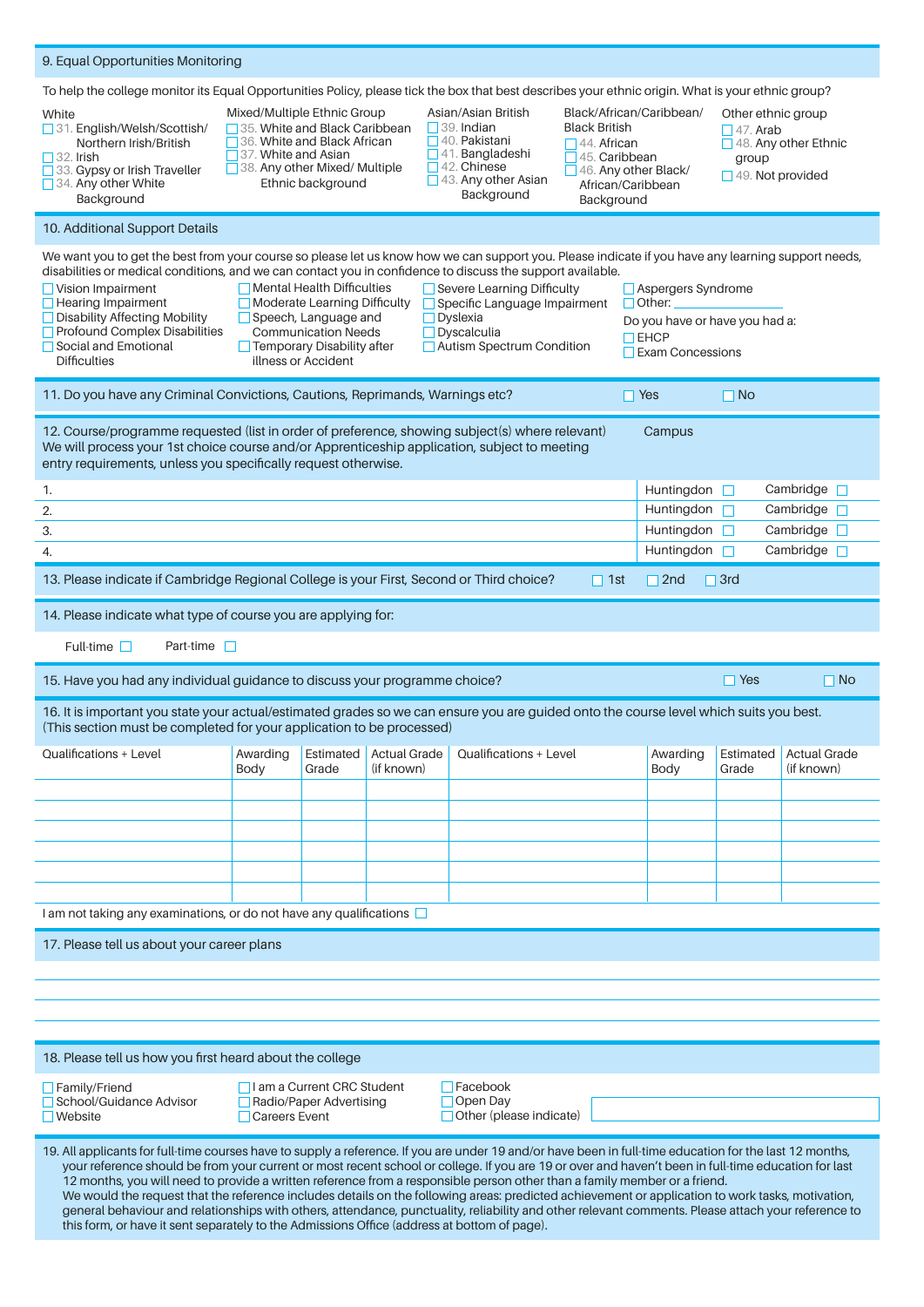20. Please describe why you think CRC would be best suited for you in your intended career path, and what you hope to achieve from your time at the college. Please continue on a separate sheet and attach to this application form.

Signature of applicant Date of  $\mathcal{L}$  bate Date of  $\mathcal{L}$ 

**Please return completed form and reference to: The Admissions Office, at the respective campus: Cambridge Campus, Cambridge Regional College, Kings Hedges Road, Cambridge, CB4 2QT or Huntingdon Campus, Cambridge Regional College, California Road, Huntingdon, PE29 1BL**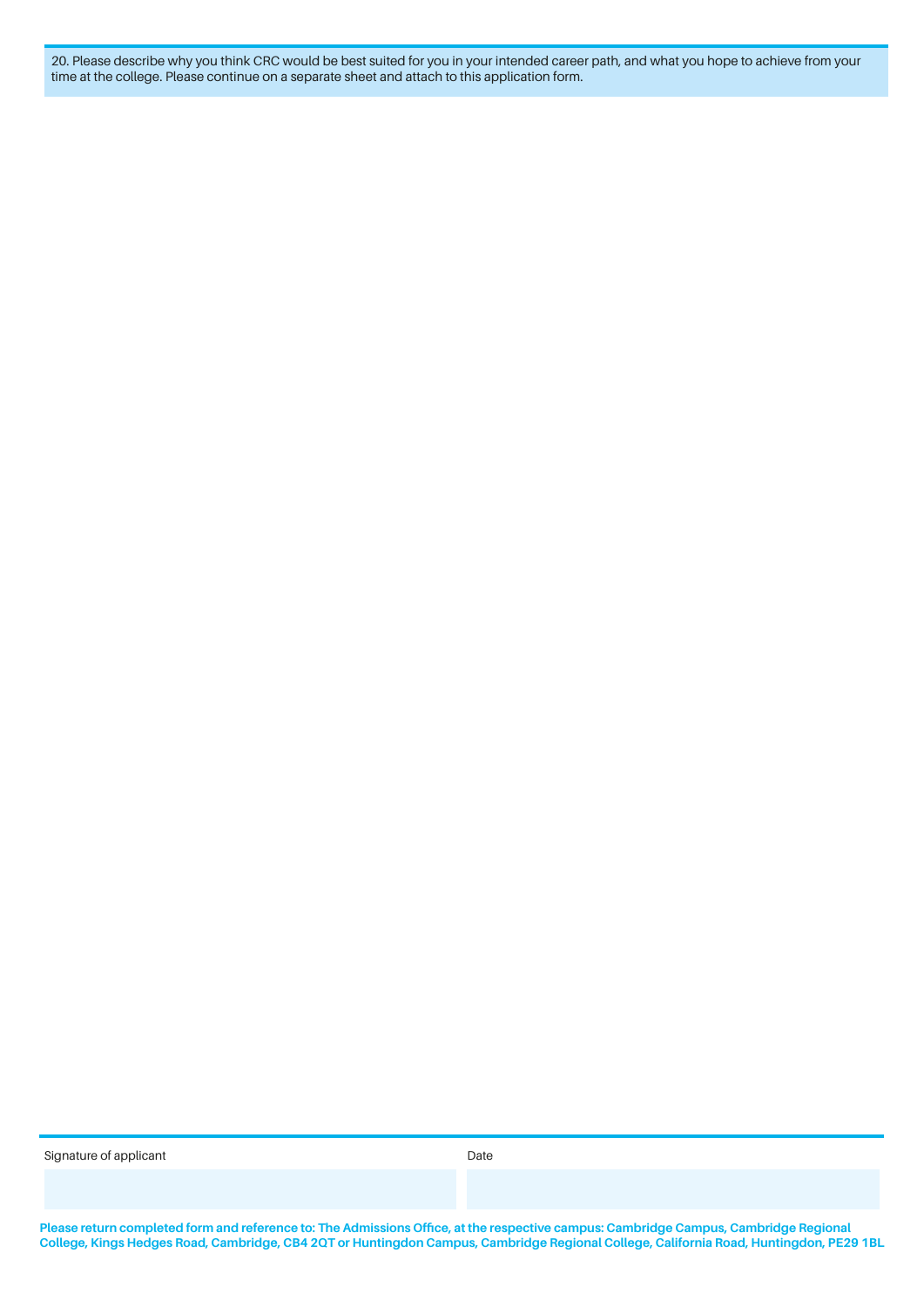# Application Guidance Notes

Cambridge Regional College is fully committed to equalising opportunities and welcomes enrolments from everyone, irrespective of age, background, gender, disability or support needs. We are committed to safeguarding our learners, staff and visitors through providing a safe environment and safe working practices. If you need any advice on which study option is best for you or if you need help with applying, please contact our staff on 01223 226315 or Email enquiry@camre.ac.uk.

#### Please complete the application in **block capitals** using a ball point pen, preferably black. If you need any help completing your form, please contact the Admissions Office.

1. Please enter your surname, forename(s) in full and title. 2. Please enter your date of birth and your age on 31 August 2022.

3. Home address - If you have a different address for correspondence, please write it on a separate sheet and attach it to the form. If you change address after you have made an application, please inform the Admissions Office at Cambridge Campus on 01223 418448 or at Huntingdon Campus on 01480 379213 so your details can be updated.

4. The ULN is a personal 10-digit number randomly generated and allocated to post 16 learners. It is anonymous and will remain with the learner throughout their lives so that, in the future, all their learning experiences, exam results and qualifications will be linked together.

5. 11-16 Education details - Please complete if you are in full-time education or have just left, indicating current/most recent school/college.

6. Please indicate if you have applied or enrolled at Cambridge Regional College before.

7. We are aware that young people who have been in care, or are carers themselves, move schools more frequently than others or have often missed chunks of schooling through actual absence or as a result of disruption to their lives. If we are aware that you are living on your own or with foster parents, or are caring for someone in your family, we will aim to provide you with additional support and opportunities to catch up with your work. Your circumstances will be treated confidentially and only shared with your permission with those staff who need to know. We ask for this information in order that we can provide you with as much support as possible. We are here to help.

8. Resident status - Please note as a full-time non EU International student you will be liable for full-time fees from £7,000\* depending on your course of study. Please contact our International Centre on +44 (0)1223 226317 for further information.

9. This section invites you to describe your ethnic origin. It helps us to monitor our Equal Opportunities Policy and is treated in strict confidence. However, if you do not wish to provide this information there is no obligation to do so.

10. You are invited to tick the relevant additional support boxes if you feel you would benefit from learning or other specialist support. Please let us know if you have/have had an educational support assessment whilst at your previous school/college as this will help us to plan the support you will need at college.

11. Applicants declaring that they have a conviction, caution, reprimand, warning etc. will be referred to the Head of Welfare & Safeguarding for assessment. If an applicant is found later to have not disclosed a conviction, caution, reprimand, warning etc. on their application, they risk being excluded from the college in accordance with the Terms and Conditions of Enrolment.

12. Please state your chosen course(s) in order of preference and which campus you wish to study. If you wish, you may bracket your choices to indicate that they are of equal preference. Many students apply for more than one course. If they are in the same subject area but at different levels, it will usually be possible to deal with both courses at the same time. If the courses are in different areas (eg Childcare and Beauty Therapy) we will invite you for a Welcome Event for your first choice. Following this, if you would like to be considered for other courses, please contact the Admissions Office.

This will give you the best possible information on which to base your decision. If these arrangements cause particular difficulty, please contact the Admissions Office who may be able to make alternative arrangements.

If you want to take any additional studies with your full-time course (eg a GCSE), this will be discussed with you at your considered tutor meeting.

13. Please indicate if CRC is your first, second or third choice if applying for more than one college.

14. Please indicate what type of course you are applying for.

15. It is important that you discuss your course choice and future career direction. If required, we can arrange for you to attend an individual interview with a Careers Progression Adviser prior to

your Welcome Event.

16. Please enter the estimated grades for the subjects/courses you are currently studying, or the actual grades of sure you indicate the level of the course, i.e. GCSE, Foundation, Intermediate etc.

17. If you have any career plans, please note them here. 18. Please tell us how you heard about the college, eg. through school, friend, website or open day.

19. All applicants for full-time courses have to supply a written reference. If you are under 19 and/or have been in full-time education for the last 12 months, your reference should be from your current or most recent school or college. If you are 17 or over and haven't been in full-time education for the last 12 months, you will still need to provide a reference from a responsible person other than a family member or friend. We would request that the reference includes details on the following areas: predicted achievement or application to work tasks, motivation, general behaviour and relationships with others, attendance, punctuality, reliability and other relevant comments. Please attach your reference to the form, have it sent separately to the Admissions Office. Course places will not be offered without a satisfactory reference.

20. Please use this section to provide additional information about yourself, e.g. work experience, interests, skills and other achievements, and why you wish to follow a course at CRC. Applicants who have not recently completed full-time education in school or college please include education/training details in thispersonal statement.

#### How We Use Your Personal Information

This privacy notice is issued by the Education and Skills Funding Agency (ESFA), on behalf of the Secretary of State for the Department of Education (DfE). It is to inform learners how their personal information will be used by the DfE, the ESFA (an executive agency of the DfE) and any successor bodies to these organisations. For the purposes of relevant data protection legislation, the DfE is the data controller for personal data processed by the ESFA.

Your personal information is used by the DfE to exercise its functions and to meet its statutory responsibilities, including under the Apprenticeships, Skills, Children and Learning Act 2009 and to create and maintain a unique learner number (ULN) and a personal learning record (PLR). Your information will be securely destroyed after it is no longer required for these purposes.

Your information may be shared with third parties for education, training, employment and well-being related purposes, including for research. This will only take place where the law allows it and the sharing is in compliance with data protection legislation.

The English European Social Fund (ESF) Managing Authority (or agents acting on its behalf) may contact you in order for them to carry out research and evaluation to inform the effectiveness of training.

Further information about use of and access to your personal data, details of organisations with whom we regularly share data, information about how long we retain your data, and how to change your consent to being contacted, please visit:

www.camre.ac.uk/data-protection/ and for further information from the ESFA visit:

https://www.gov.uk/government/publications/esfaprivacy-notice

#### **Disclaimer**

CRC reserves the right not to run programmes which are not viable, in which case guidance will be given on other suitable opportunities.

Whilst every effort is made to ensure that courses are offered as set out in our marketing materials, it may be necessary to vary them or their content at short notice. Whenever possible, changes are made in the interest of improvement.